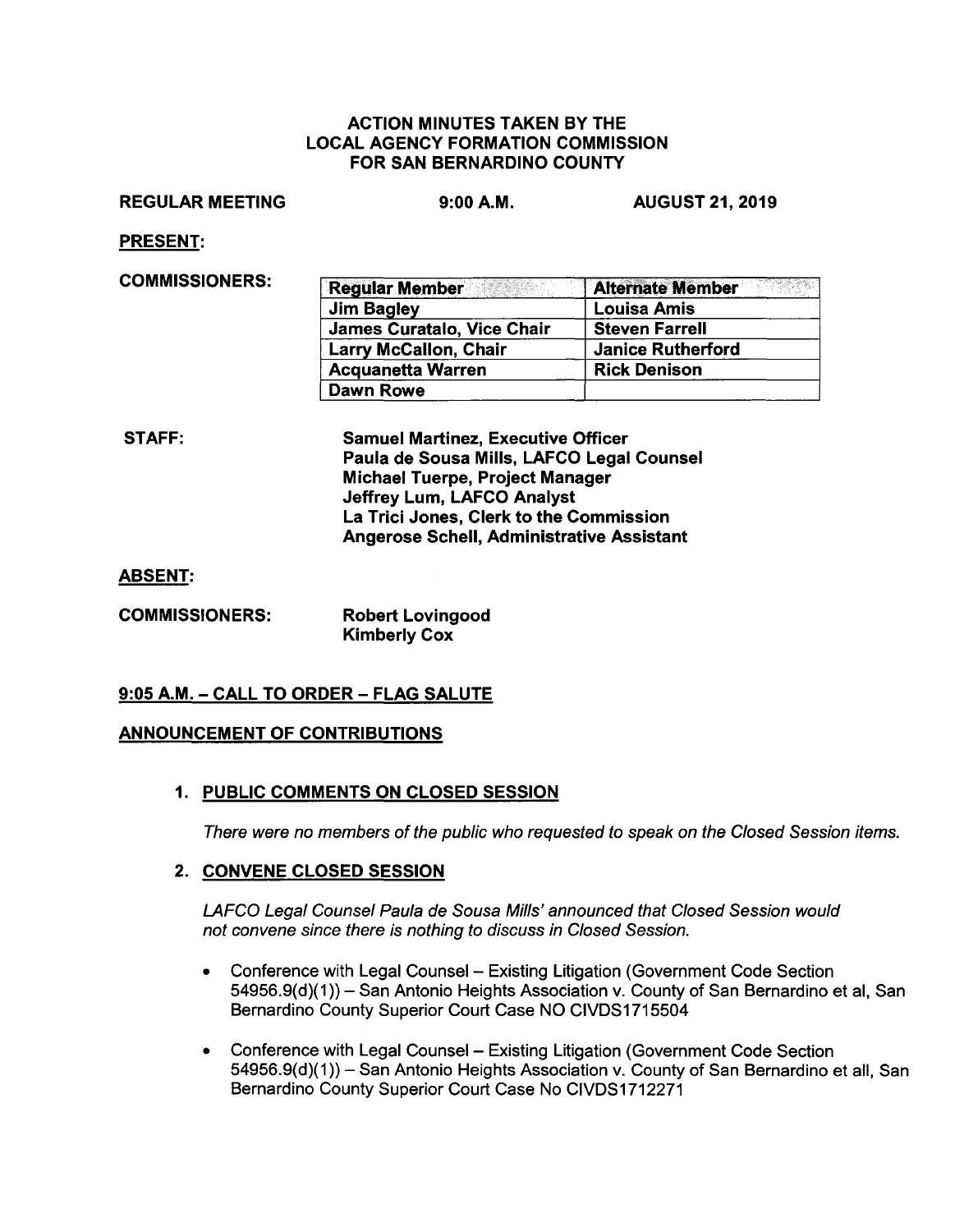• Conference with Legal Counsel - Existing Litigation - (Government Code Sect6ion 54956.9(d) (1)) - C.O.M.E.T. (Citizens of Mentone Empowered Together) v. City of Redlands et al, San Bernardino Superior Court Case No. CIVDS1906437

## **3. RECONVENE PUBLIC SESSION**

## **CONSENT ITEMS:**

The following consent items are expected to be routine and non-controversial and will be acted upon by the Commission at one time without discussion, unless a request has been received prior to the hearing to discuss the matter.

## **4. Approval of Minutes for Regular Meeting of July 17, 2019**

## **5. Approval of Executive Officer's Expense Report**

Recommendation: Approve the Executive Officers' Expense Report for Procurement Card Purchases from June 24, 2019 to July 23, 2019.

## **6. Ratify Payments as Reconciled and Note Cash Receipts for Month of June 2019**

Recommendation: Ratify payments as reconciled for the month of June 2019 and note revenue receipts for the same period.

## **7. Consent Items Deferred for Discussion (none)**

Commissioner Rowe abstains from Item 4

Commissioner Bagley moves approval of the consent items. Second by Commissioner McCallon. The motion on the Consent Items passes with the following roll call vote: Ayes: Bagley, Denison, Farrell, McCallon, and Rutherford. Noes: None. Abstain: Rowe (Item 4). Absent: Lovingood (Rutherford voting in his stead), Curatalo, Cox (Farrell voting in her stead) and Warren (Denison voting in her stead).

## **PUBLIC HEARING ITEMS:**

Vice-Chair Curatalo takes his place at the dais at 9:07 A.M.

Commissioner Warren takes her place at the dais at 9: 13 A.M.

**8. Consideration of: (1) Final Environmental Impact Report Adopted by the City of San Bernardino for the Spring Trails Specific Plan (SCH No. 2009111086) as a CEQA Responsible Agency for LAFCO 3188A; (2) Adoption of Facts, Findings and Statement of Overriding Considerations; and (3) LAFCO 3188A** - **Reorganization to Include Annexation to the City of San Bernardino and to SBCFPD Zone FP-5 San Bernardino and Detachment from County Service Area 70 (Spring Trails Specific Plan) (CONTINUED AT THE REQUEST OF THE PROPERTY OWNER)**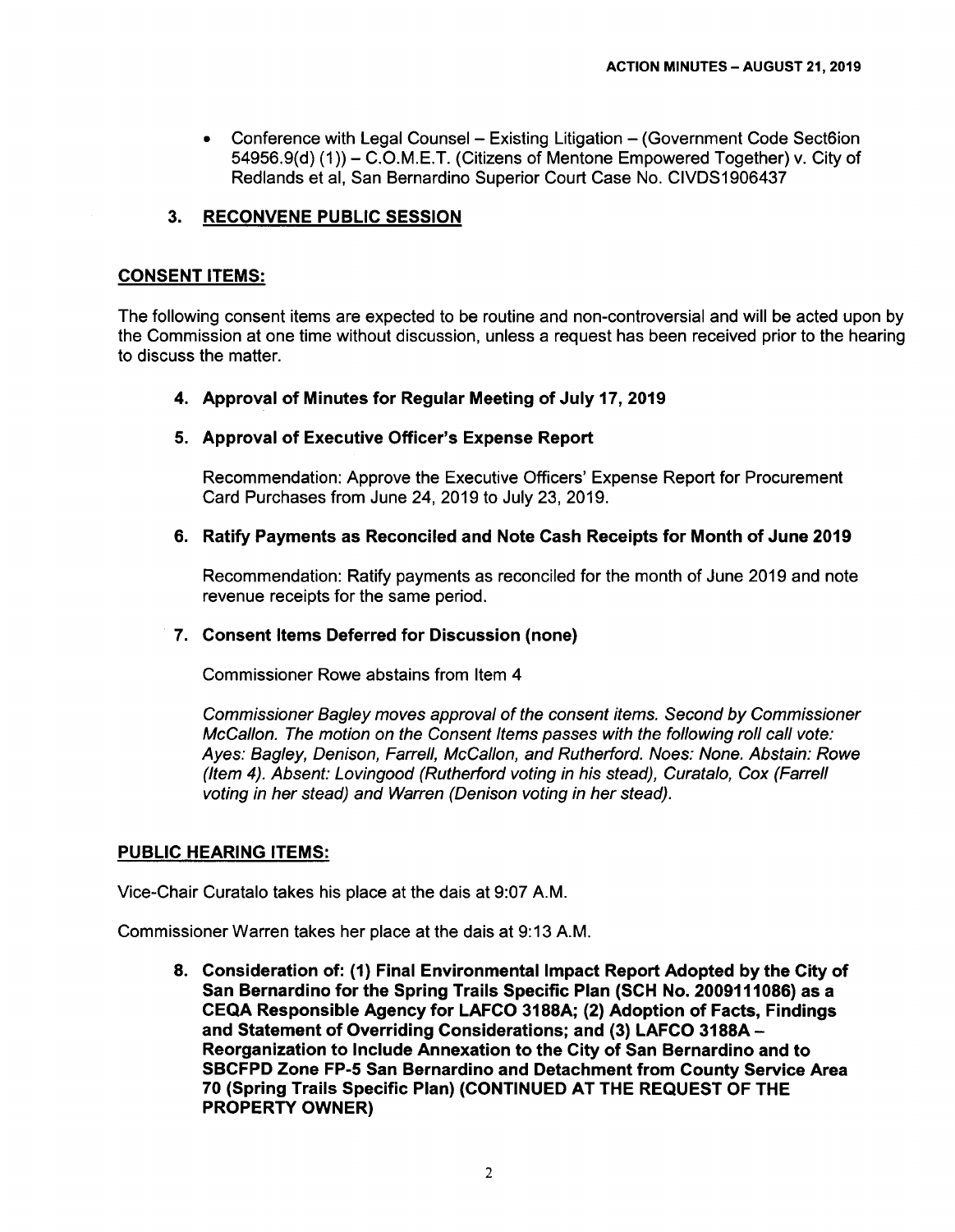Recommendation: Staff recommends that the Commission continue the item to the October 16, 2019 hearing.

Public Comment was provided by:

Richard Kaplan City of San Bernardino Councilman Henry Nickel Cruz Ruiz Lagos Castaneda Eddie Evans Darcee Klapp Lynette Kaplan

Commissioner Bagley moves to continue Item 8 to the October 16, 2019 hearing date. Second by Commissioner Curatalo. The motion passes with the following roll call vote: Ayes: Bagley, Curatalo, Farrell, McCallon, Rowe, Rutherford and Warren. Noes: None. Abstain: None. Absent: Lovingood (Rutherford voting in his stead), Cox (Farrell voting in her stead)

#### **9. Update on LAFCO 3187 - Countywide Service Review for Water, Required Continued Monitoring for Daggett Community Services District**

Recommendation: Staff recommends that the Commission take the following actions:

- o Note receipt of status report and file.
- o Direct that no further monitoring occur for Daggett Community Services District.

Commissioner Bagley moves approval of the staff recommendation, Second by Commissioner Farrell. The motion passes with the following roll call vote: Ayes: Bagley, Curatalo, Farrell, McCallon, Rowe, Rutherford and Warren. Noes: None. Abstain: None. Absent: Lovingood (Rutherford voting in his stead), Cox (Farrell voting in her stead).

## **10. Update on LAFCO 3190- Countywide Service Review for Wastewater, Required Continued Monitoring for Victor Valley Wastewater Reclamation Authority**

Recommendation: Staff recommends that the Commission take the following actions:

- o Note receipt of status report and file
- o Direct that no further monitoring occur for the Victor Valley Wastewater Reclamation Authority.

Commissioner Bagley moves approval of the staff recommendation. Second by Commissioner Curatalo. The motion passes with the following roll call vote: Ayes: Bagley, Curatalo, Farrell, McCallon, Rowe, Rutherford and Warren. Noes: None. Abstain: None. Absent: Lovingood (Rutherford voting in his stead), Cox (Farrell voting in her stead).